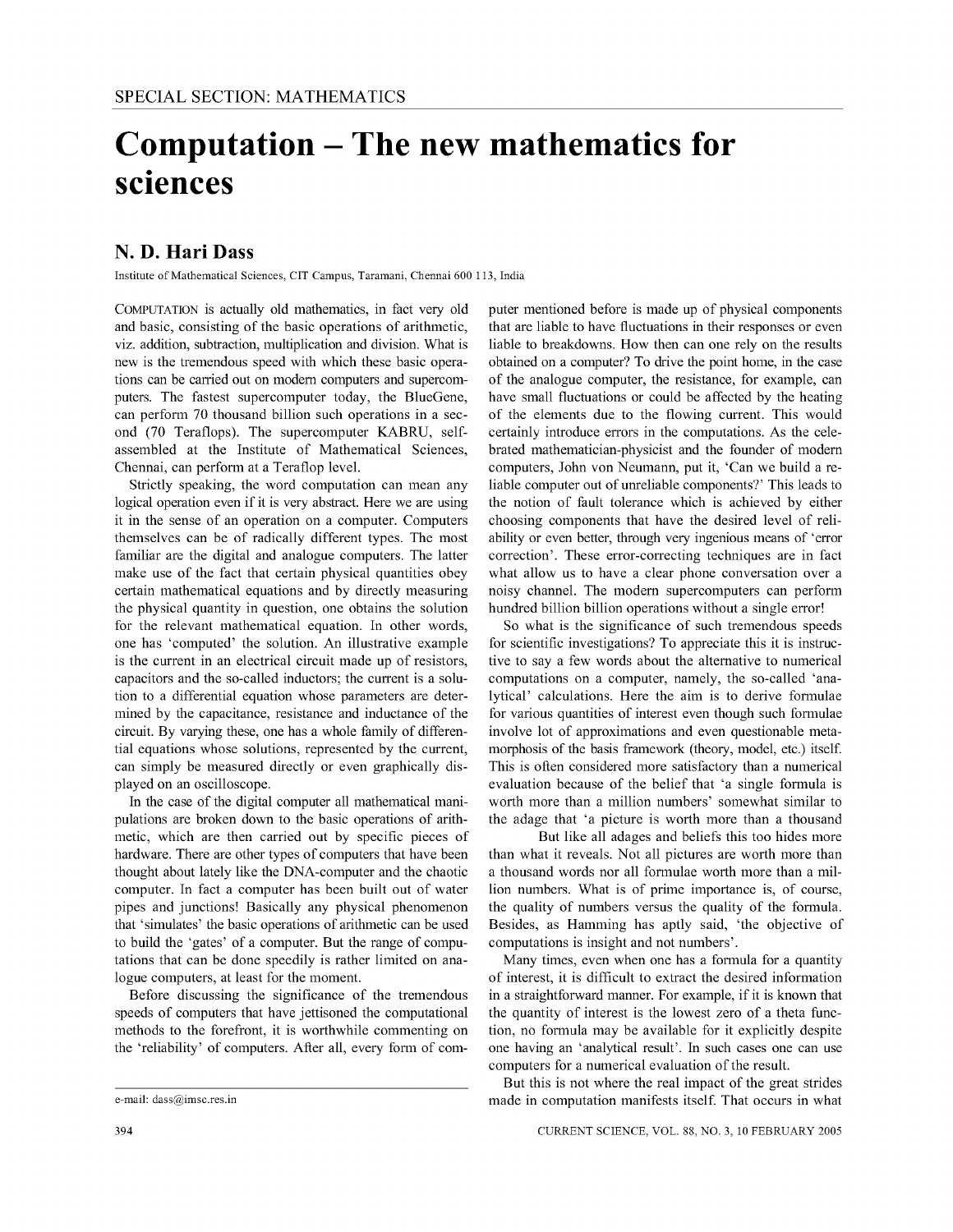are called numerical simulations. Here one tries to actually simulate a system or some controlled approximation to it directly on powerful computers. To give an example that should be familiar to all, we can consider an accurate simulation of the motion of the planets of the solar system. While the motion of a single planet around the Sun as given by Newton's and Kepler's laws can be solved analytically in terms of simple formulae, the mere inclusion of a third body, say, Jupiter, makes an exact solution intractable and there are reasons to believe that this problem cannot be solved at all. Adding all the other planets and their moons aggravates the problem that much more. So one need not go to black holes or string theory to encounter mathematically very challenging problems.

However this problem can be simulated on a computer if we are willing to replace the continuum of time by grid of discrete points with the simulations becoming more and more reliable as the grids are made finer and finer. The grids can be made finer only at the cost of vastly increased computer resources both in terms of speed and of memory. The necessity of discretizing time arises as we can only deal with a finite, though very very large, number of quantities on a computer. The great speeds in computation allow, for example, to simulate the motion of all planets over several billion years in a very short time.

Today the repertoire of the class of problems that can be numerically simulated is really vast. It includes problems like turbulence in fluid flow (still an unsolved problem in the analytical sense), large scale weather forecast, behaviour of biomolecules, *ab initio* study of chemical reactions, black hole dynamics, problem of quark confinement (yet another outstanding problem of theoretical physics), quark-gluon plasma which was the state of matter in early universe, and many more.

While the simulation of planetary motion involves transcribing Newton's laws for the planets to discrete grids, simulation of the problem of quark confinement is made possible by exploiting some remarkable structures of quantum field theory whereby a quantum mechanical problem can be simulated to desired accuracy on a classical computer. Another important distinction between the planetary motion simulation and simulation of quantum field theories is that the former is deterministic while the latter is probabilistic. This means the simulation algorithm produces results according to some probability law and this is just what the laws of statistical mechanics are all about. For the simulations to be reliable one needs to understand subtle issues like ergodicity and ensure that the simulations are consistent with these principles.

The stochastic or probabilistic simulations heavily use techniques of statistical mechanics. Even though the list alluded to earlier includes areas that are vastly different, what is remarkable about them is the surprising similarity of computational techniques used. For example, the techniques of Monte Carlo or molecular dynamics are used for studying nonabelian gauge theories of particle physics as

well as to study dynamics of polymers. In fact the most striking aspect of computations in science is the universality of computing techniques for very diverse applications. This helps scientists to overcome traditional barriers and boundaries and to realize science as one undivided path to understanding nature.

Be it elementary particle physics, hydrodynamics, biological systems or any of the many areas where computational approach has made a big impact, a formidable challenge is to understand phenomena over vastly differing scales in a mutually consistent unified manner. For example, knowing that all matter is made up of atoms, how do we understand the bulk properties of matter? Or knowing that all neutrons and protons consist of quarks how do we understand the forces that bind nuclei? Knowing that cells constitute living beings, how do we understand the texture of muscle tissues? This problem of relating phenomena at many different scales is a recurring theme in all sciences. On the analytical side, it is very difficult to make much progress on this front in a quantitatively precise way though physics is full of instances where ingenious insights have paved the way, as in Feynman's theory of superfluid helium or in the BCS theory of superconductivity, etc.

It is this multi-scale facet that can be most efficiently studied using numerical simulations. One way to do this is to distil from simulations at a particular scale, the relevant degrees of freedom at that scale and use these as the atomic constituents for simulations at a larger scale and iterate this procedure. This is not an approach that can be applied in a purely mechanical manner as it needs ingenuity in identifying the so-called relevant degrees of freedom at each scale. It is however possible to do the so-called multiscale or multigrid simulations whereby one can study phenomena at several scales simultaneously. In such a multiscale simulation, variables at many different scales are simultaneously manipulated which allows one a grand view of the problem across many scales.

I would like to illustrate the nature of this multiscale phenomenon with an example. Let us consider water and look at it at different scales. At one level we can understand it as a molecule of two hydrogen and one oxygen atoms. At this level we understand its structure to be that of a tetrahedron. But if we pack a lot of such water molecules together, they start forming long chains (polymerization is the technical description) and the behaviour of water is now governed by the string-like constitution. Depending on the temperature this assembly behaves like a liquid or like a complex solid called ice with varied crystalline structure. Inside a living cell, in the vicinity of biomolecules like DNA and proteins, the very structure and properties of water get modified which in tum has profound implications for the behaviour and functionality of the biomolecules. Thus the same entity, water, has vastly different properties at different scales. It makes more sense to view these properties as 'emergent', arising out of the nature of assembly, rather than as a property encoded in the microscopic constituents.